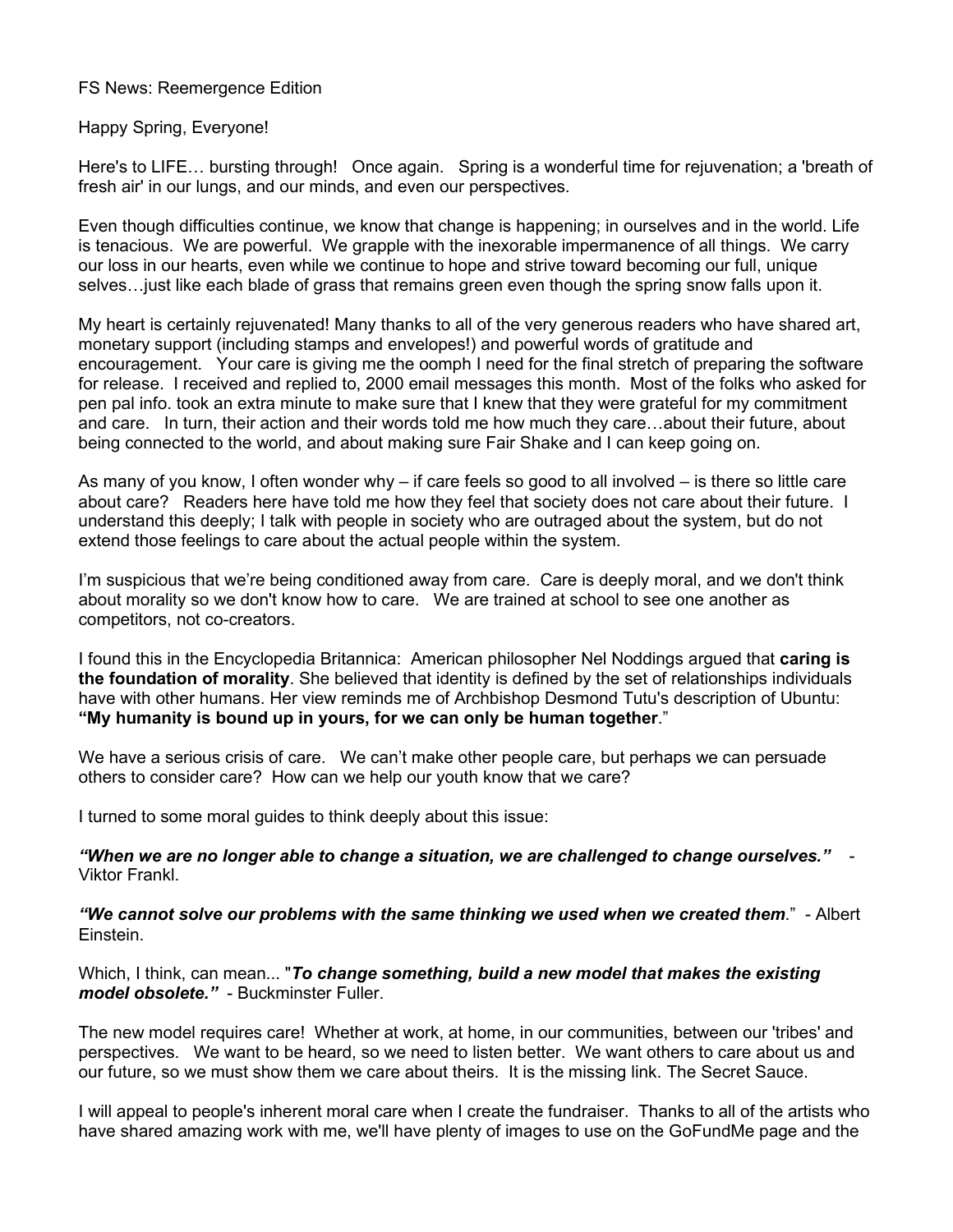Fair Shake website and in the thank you cards. I will hang the art in the Fair Shake shop so people can think about the images and the artists who created them…and who cared enough about Fair Shake to make sure we continue to build our network together. I see this as one way to plant the seeds of care in the thawing ground.

Thank you, donors, for making sure we will continue to grow!

# EMPLOYMENT CLIMATE REPORT

Seen in the NY Times on 3.29.22: "More Workers Quit as Job Openings Remained Near Record Levels. The job market remained very strong last month, suggesting that workers remain in high demand and are still quitting more often, a Labor Department report showed. Many unions and labor activists have been saying that even though wage growth has picked up, people aren't feeling valued enough by employers." (We want others to care!)

SMASH-BURGER contacted me again, too, to tell me they are "seeking talent". They want you to know that they understand that many readers here "need nothing more than a bit of coaching, and a second chance to get back out in the workplace. There are 219 Smashburger locations in 35 states, the highest concentrations of stores is in Colorado, with 25 locations. Their website states that they offer many of the same benefits as Kraft-Heinz.

I understand that the employers that come to Fair Shake may not be offering aspirational jobs, but when the pay is \$5 - \$8 over minimum wage, what they are offering is not a bad stepping stone. A job like this can provide a much-needed reference that can open all kinds of doors!

A NEW NATIONAL ORGANIZATION CREATED BY FORMERLY INCARCERATED PEOPLE Justice Impact Alliance (JIA) 1321 G St NW Fifth Floor Washington, DC 20005 Created just last year, their website says "Our vision is a future where all people, including the justice

impacted, live as fully empowered individuals within a truly inclusive, equitable, and just legal system and society. JIA works to change institutionalized and often biased obstacles faced by justice-impacted people and families, and to help connect those impacted by incarceration with tools, resources and services to assert their rights and advocate for their needs. We believe transformative and collaborative approaches are needed to address systemic issues, and that the leadership and voices of those impacted are vital to designing effective solutions. Contact Us. We want to hear from you."

# WRITING OUTLETS

A lot of people write to me and share their poetry and prose. Sadly, as much as I enjoy reading and sharing, I am not able to read or share personal pieces. BUT I have a list of at least 4 writing outlets that would like to hear from you. If you'd like to receive the list, please start a new message with the word 'WRITING' in the subject line. (If you hit 'reply' to this message, and change the subject, you will receive no response.)

SIMPLE STRESS REDUCTION MEDITATION. **From Thich Nhat Hanh** - Rest in Peace. Short verses to help us focus: Breathing in, I know I am breathing in. Breathing out, I know I am breathing out. As the in-breath grows deep, The out-breath grows slow. Breathing in makes me calm; Breathing out brings me ease. With the in-breath I smile; With the out-breath I release all tension. Breathing in I know I am alive; - Breathing out, in this present moment.

Breathing in, there is only this present moment. - Breathing out, it is a wonderful moment.

BOOK OF THE MONTH: THE REENTRY OWNERSHIP MANUAL (ROM)

They are printed and ready to go. The ROM can be viewed or printed from the Fair Shake website.